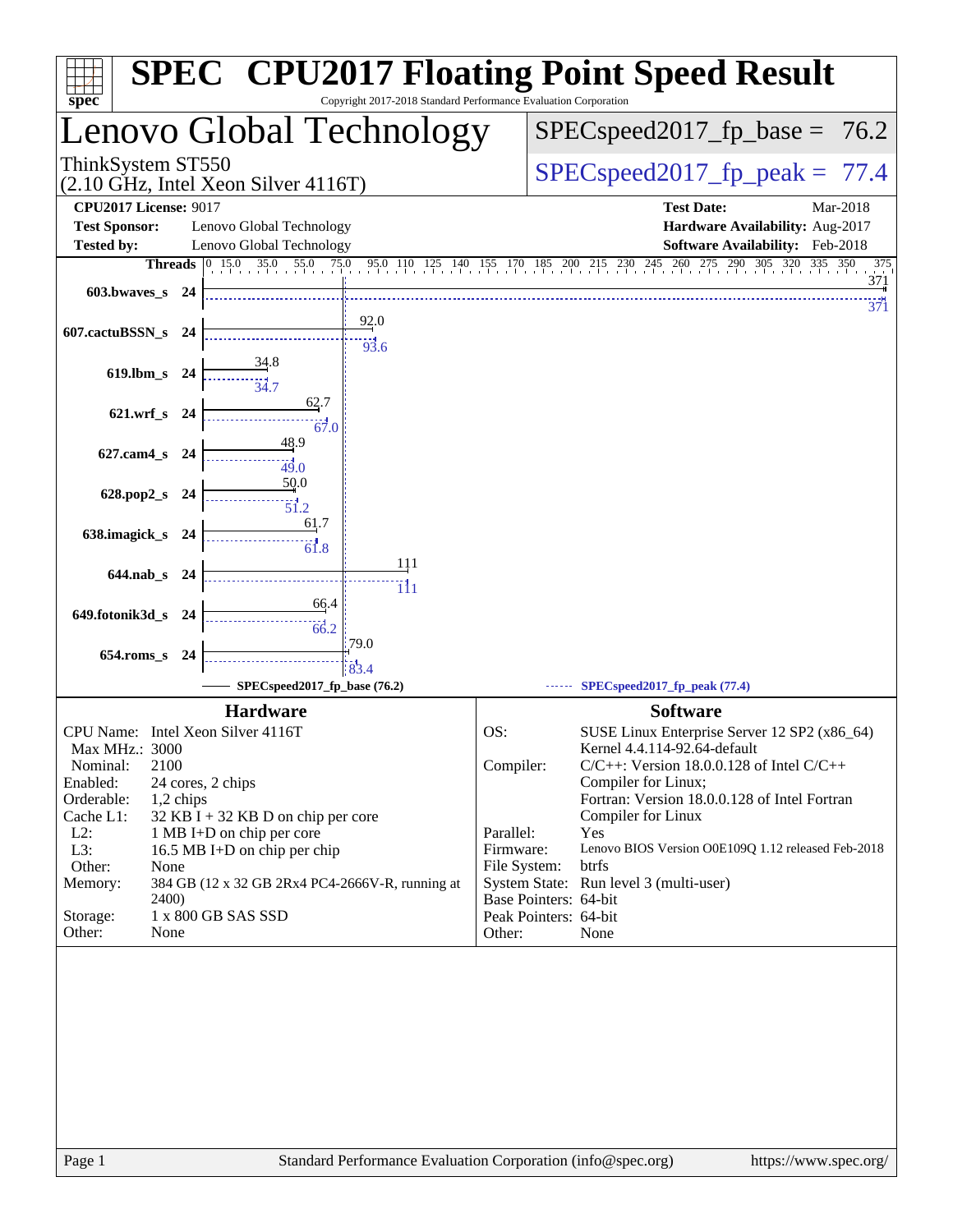

# Lenovo Global Technology

ThinkSystem ST550  $SPEC speed2017$  fp\_peak = 77.4

 $SPECspeed2017<sub>fp</sub> base = 76.2$ 

(2.10 GHz, Intel Xeon Silver 4116T)

**[Test Sponsor:](http://www.spec.org/auto/cpu2017/Docs/result-fields.html#TestSponsor)** Lenovo Global Technology **[Hardware Availability:](http://www.spec.org/auto/cpu2017/Docs/result-fields.html#HardwareAvailability)** Aug-2017

**[CPU2017 License:](http://www.spec.org/auto/cpu2017/Docs/result-fields.html#CPU2017License)** 9017 **[Test Date:](http://www.spec.org/auto/cpu2017/Docs/result-fields.html#TestDate)** Mar-2018 **[Tested by:](http://www.spec.org/auto/cpu2017/Docs/result-fields.html#Testedby)** Lenovo Global Technology **[Software Availability:](http://www.spec.org/auto/cpu2017/Docs/result-fields.html#SoftwareAvailability)** Feb-2018

## **[Results Table](http://www.spec.org/auto/cpu2017/Docs/result-fields.html#ResultsTable)**

|                                     | <b>Base</b>    |                |       |                | <b>Peak</b> |                |            |                |                |              |                |              |                |              |
|-------------------------------------|----------------|----------------|-------|----------------|-------------|----------------|------------|----------------|----------------|--------------|----------------|--------------|----------------|--------------|
| <b>Benchmark</b>                    | <b>Threads</b> | <b>Seconds</b> | Ratio | <b>Seconds</b> | Ratio       | <b>Seconds</b> | Ratio      | <b>Threads</b> | <b>Seconds</b> | <b>Ratio</b> | <b>Seconds</b> | <b>Ratio</b> | <b>Seconds</b> | <b>Ratio</b> |
| 603.bwayes_s                        | 24             | 160            | 370   | 159            | 371         | 159            | 371        | 24             | 159            | 371          | 160            | 369          | 159            | 371          |
| 607.cactuBSSN s                     | 24             | 181            | 92.2  | 181            | 92.0        | 181            | 92.0       | 24             | 178            | 93.6         | 179            | 93.4         | 178            | 93.9         |
| $619.$ lbm s                        | 24             | 151            | 34.8  | <b>150</b>     | 34.8        | 150            | 34.8       | 24             | <u>151</u>     | 34.7         | 151            | 34.7         | 151            | 34.8         |
| $621$ .wrf s                        | 24             | 211            | 62.7  | 210            | 62.9        | 211            | 62.6       | 24             | 198            | 66.9         | <u>197</u>     | 67.0         | 197            | 67.3         |
| $627$ .cam4 s                       | 24             | 181            | 49.1  | 181            | 48.9        | 181            | 48.9       | 24             | 181            | 49.0         | 181            | 49.1         | 181            | <b>49.0</b>  |
| $628.pop2_s$                        | 24             | 241            | 49.3  | 238            | 50.0        | 238            | 50.0       | 24             | 232            | 51.3         | 232            | 51.2         | 232            | 51.2         |
| 638.imagick_s                       | 24             | 234            | 61.6  | 234            | 61.7        | 233            | 61.8       | 24             | 233            | 61.9         | 236            | 61.1         | 233            | 61.8         |
| $644$ .nab s                        | 24             | 157            | 111   | 157            | 111         | 157            | <b>111</b> | 24             | 157            | 111          | 157            | 111          | 157            | <b>111</b>   |
| 649.fotonik3d s                     | 24             | 137            | 66.5  | 137            | 66.4        | 137            | 66.4       | 24             | 138            | 66.2         | 138            | 66.1         | 138            | 66.3         |
| $654$ .roms_s                       | 24             | 199            | 79.0  | 199            | 79.1        | 199            | 79.0       | 24             | 190            | 83.0         | 188            | 83.7         | 189            | 83.4         |
| $SPEC speed2017_fp\_base =$<br>76.2 |                |                |       |                |             |                |            |                |                |              |                |              |                |              |

**[SPECspeed2017\\_fp\\_peak =](http://www.spec.org/auto/cpu2017/Docs/result-fields.html#SPECspeed2017fppeak) 77.4**

Results appear in the [order in which they were run.](http://www.spec.org/auto/cpu2017/Docs/result-fields.html#RunOrder) Bold underlined text [indicates a median measurement](http://www.spec.org/auto/cpu2017/Docs/result-fields.html#Median).

## **[Operating System Notes](http://www.spec.org/auto/cpu2017/Docs/result-fields.html#OperatingSystemNotes)**

Stack size set to unlimited using "ulimit -s unlimited"

## **[General Notes](http://www.spec.org/auto/cpu2017/Docs/result-fields.html#GeneralNotes)**

Environment variables set by runcpu before the start of the run: LD\_LIBRARY\_PATH = "/home/cpu2017.1.0.2.ic18.0/lib/ia32:/home/cpu2017.1.0.2.ic18.0/lib/intel64" LD\_LIBRARY\_PATH = "\$LD\_LIBRARY\_PATH:/home/cpu2017.1.0.2.ic18.0/je5.0.1-32:/home/cpu2017.1.0.2.ic18.0/je5.0.1-64" OMP\_STACKSIZE = "192M"

 Binaries compiled on a system with 1x Intel Core i7-4790 CPU + 32GB RAM memory using Redhat Enterprise Linux 7.4 Transparent Huge Pages enabled by default Prior to runcpu invocation Filesystem page cache synced and cleared with: sync; echo 3> /proc/sys/vm/drop\_caches Yes: The test sponsor attests, as of date of publication, that CVE-2017-5754 (Meltdown) is mitigated in the system as tested and documented. Yes: The test sponsor attests, as of date of publication, that CVE-2017-5753 (Spectre variant 1) is mitigated in the system as tested and documented. Yes: The test sponsor attests, as of date of publication, that CVE-2017-5715 (Spectre variant 2) is mitigated in the system as tested and documented.

### **[Platform Notes](http://www.spec.org/auto/cpu2017/Docs/result-fields.html#PlatformNotes)**

BIOS configuration: Choose Operating Mode set to Maximum Performance Hyper-Threading set to Disable

**(Continued on next page)**

Page 2 Standard Performance Evaluation Corporation [\(info@spec.org\)](mailto:info@spec.org) <https://www.spec.org/>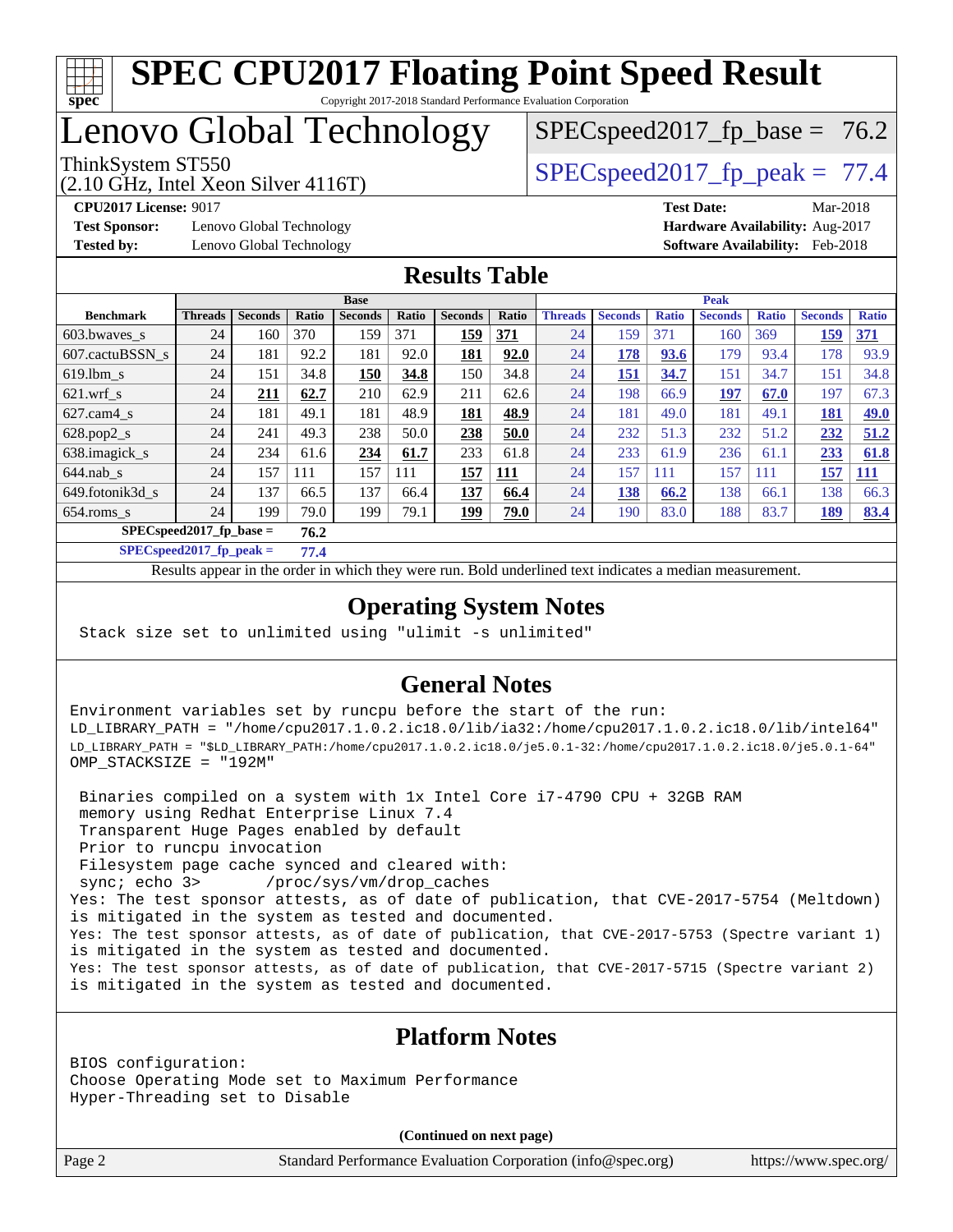| v.<br>t.<br>٠, |  |  |  |  |  |  |  |
|----------------|--|--|--|--|--|--|--|

Lenovo Global Technology

 $SPECspeed2017<sub>fp</sub> base = 76.2$ 

(2.10 GHz, Intel Xeon Silver 4116T)

ThinkSystem ST550  $SPEC speed2017$  fp\_peak = 77.4

**[Test Sponsor:](http://www.spec.org/auto/cpu2017/Docs/result-fields.html#TestSponsor)** Lenovo Global Technology **[Hardware Availability:](http://www.spec.org/auto/cpu2017/Docs/result-fields.html#HardwareAvailability)** Aug-2017 **[Tested by:](http://www.spec.org/auto/cpu2017/Docs/result-fields.html#Testedby)** Lenovo Global Technology **[Software Availability:](http://www.spec.org/auto/cpu2017/Docs/result-fields.html#SoftwareAvailability)** Feb-2018

**[CPU2017 License:](http://www.spec.org/auto/cpu2017/Docs/result-fields.html#CPU2017License)** 9017 **[Test Date:](http://www.spec.org/auto/cpu2017/Docs/result-fields.html#TestDate)** Mar-2018

#### **[Platform Notes \(Continued\)](http://www.spec.org/auto/cpu2017/Docs/result-fields.html#PlatformNotes)**

Page 3 Standard Performance Evaluation Corporation [\(info@spec.org\)](mailto:info@spec.org) <https://www.spec.org/> Adjacent Cache Prefetch set to Disable DCU Streamer Prefetcher set to Disable DCA set to Enable Uncore Frequency Scaling set to Disable MONITORMWAIT set to Enable Sysinfo program /home/cpu2017.1.0.2.ic18.0/bin/sysinfo Rev: r5797 of 2017-06-14 96c45e4568ad54c135fd618bcc091c0f running on ST550 Thu Mar 29 06:25:21 2018 SUT (System Under Test) info as seen by some common utilities. For more information on this section, see <https://www.spec.org/cpu2017/Docs/config.html#sysinfo> From /proc/cpuinfo model name : Intel(R) Xeon(R) Silver 4116T CPU @ 2.10GHz 2 "physical id"s (chips) 24 "processors" cores, siblings (Caution: counting these is hw and system dependent. The following excerpts from /proc/cpuinfo might not be reliable. Use with caution.) cpu cores : 12 siblings : 12 physical 0: cores 0 1 2 3 4 5 8 9 10 11 12 13 physical 1: cores 0 1 2 3 4 5 8 9 10 11 12 13 From lscpu: Architecture: x86\_64 CPU op-mode(s): 32-bit, 64-bit Byte Order: Little Endian  $CPU(s):$  24 On-line CPU(s) list: 0-23 Thread(s) per core: 1 Core(s) per socket: 12 Socket(s): 2 NUMA node(s): 2 Vendor ID: GenuineIntel CPU family: 6 Model: 85<br>Model name: 1n Intel(R) Xeon(R) Silver 4116T CPU @ 2.10GHz Stepping: 4 CPU MHz: 2095.076 BogoMIPS: 4190.15 Virtualization: VT-x L1d cache: 32K L1i cache: 32K L2 cache: 1024K L3 cache: 16896K NUMA node0 CPU(s): 0-11 **(Continued on next page)**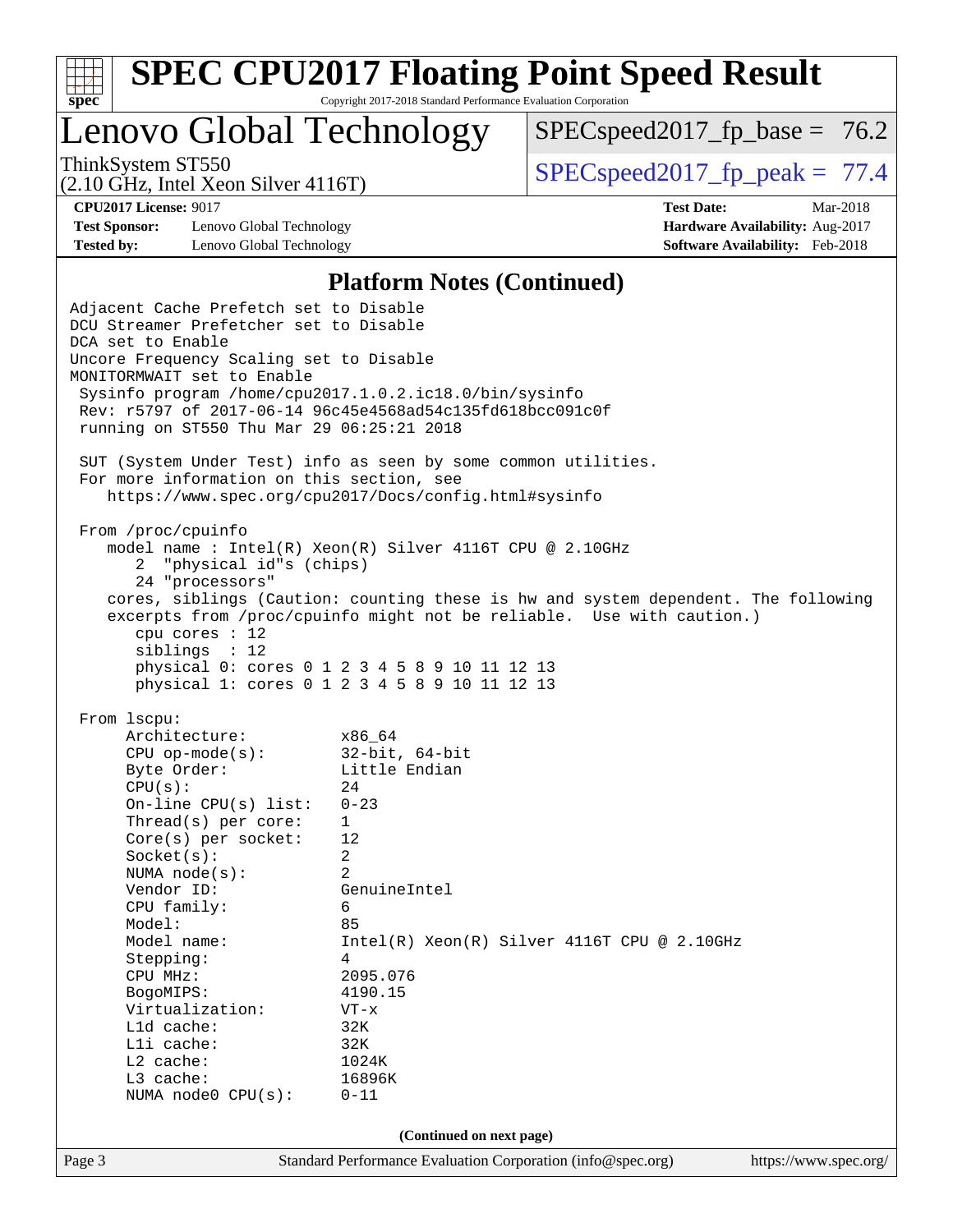| <b>SPEC CPU2017 Floating Point Speed Result</b><br>spec<br>Copyright 2017-2018 Standard Performance Evaluation Corporation                                                                                                                                                                                                                                                                                                                                                                                                                                                                                                                                                                                                                                                                                                                                                                                                                                                                                                                                               |                                                                                                            |
|--------------------------------------------------------------------------------------------------------------------------------------------------------------------------------------------------------------------------------------------------------------------------------------------------------------------------------------------------------------------------------------------------------------------------------------------------------------------------------------------------------------------------------------------------------------------------------------------------------------------------------------------------------------------------------------------------------------------------------------------------------------------------------------------------------------------------------------------------------------------------------------------------------------------------------------------------------------------------------------------------------------------------------------------------------------------------|------------------------------------------------------------------------------------------------------------|
| Lenovo Global Technology                                                                                                                                                                                                                                                                                                                                                                                                                                                                                                                                                                                                                                                                                                                                                                                                                                                                                                                                                                                                                                                 | $SPEC speed2017_f p\_base = 76.2$                                                                          |
| ThinkSystem ST550<br>$(2.10 \text{ GHz}, \text{Intel Xeon Silver } 4116 \text{T})$                                                                                                                                                                                                                                                                                                                                                                                                                                                                                                                                                                                                                                                                                                                                                                                                                                                                                                                                                                                       | $SPEC speed2017_fp\_peak = 77.4$                                                                           |
| <b>CPU2017 License: 9017</b><br><b>Test Sponsor:</b><br>Lenovo Global Technology<br><b>Tested by:</b><br>Lenovo Global Technology                                                                                                                                                                                                                                                                                                                                                                                                                                                                                                                                                                                                                                                                                                                                                                                                                                                                                                                                        | <b>Test Date:</b><br>Mar-2018<br>Hardware Availability: Aug-2017<br><b>Software Availability:</b> Feb-2018 |
| <b>Platform Notes (Continued)</b><br>NUMA nodel CPU(s):<br>$12 - 23$<br>Flags:<br>pat pse36 clflush dts acpi mmx fxsr sse sse2 ss ht tm pbe syscall nx pdpelgb rdtscp<br>lm constant_tsc art arch_perfmon pebs bts rep_good nopl xtopology nonstop_tsc<br>aperfmperf eagerfpu pni pclmulqdq dtes64 monitor ds_cpl vmx smx est tm2 ssse3 sdbg<br>fma cx16 xtpr pdcm pcid dca sse4_1 sse4_2 x2apic movbe popcnt tsc_deadline_timer aes<br>xsave avx f16c rdrand lahf_lm abm 3dnowprefetch ida arat epb invpcid_single pln pts<br>dtherm intel_pt rsb_ctxsw spec_ctrl retpoline kaiser tpr_shadow vnmi flexpriority<br>ept vpid fsgsbase tsc_adjust bmil hle avx2 smep bmi2 erms invpcid rtm cqm mpx<br>avx512f avx512dq rdseed adx smap clflushopt clwb avx512cd avx512bw avx512vl xsaveopt<br>xsavec xgetbvl cqm_llc cqm_occup_llc<br>/proc/cpuinfo cache data<br>cache size : 16896 KB<br>From numactl --hardware WARNING: a numactl 'node' might or might not correspond to a<br>physical chip.<br>$available: 2 nodes (0-1)$<br>node 0 cpus: 0 1 2 3 4 5 6 7 8 9 10 11 | fpu vme de pse tsc msr pae mce cx8 apic sep mtrr pge mca cmov                                              |
| node 0 size: 193110 MB<br>node 0 free: 191605 MB<br>node 1 cpus: 12 13 14 15 16 17 18 19 20 21 22 23<br>node 1 size: 193504 MB<br>node 1 free: 192082 MB<br>node distances:<br>node<br>0<br>1<br>21<br>0:<br>10<br>1:<br>21<br>10                                                                                                                                                                                                                                                                                                                                                                                                                                                                                                                                                                                                                                                                                                                                                                                                                                        |                                                                                                            |
| From /proc/meminfo<br>MemTotal:<br>395893792 kB<br>HugePages_Total:<br>0<br>2048 kB<br>Hugepagesize:                                                                                                                                                                                                                                                                                                                                                                                                                                                                                                                                                                                                                                                                                                                                                                                                                                                                                                                                                                     |                                                                                                            |
| From /etc/*release* /etc/*version*<br>$S$ uSE-release:<br>SUSE Linux Enterprise Server 12 (x86_64)<br>$VERSION = 12$<br>$PATCHLEVEL = 2$<br># This file is deprecated and will be removed in a future service pack or release.<br># Please check /etc/os-release for details about this release.<br>os-release:<br>NAME="SLES"<br>VERSION="12-SP2"<br>VERSION_ID="12.2"<br>PRETTY_NAME="SUSE Linux Enterprise Server 12 SP2"<br>ID="sles"                                                                                                                                                                                                                                                                                                                                                                                                                                                                                                                                                                                                                                |                                                                                                            |
| (Continued on next page)                                                                                                                                                                                                                                                                                                                                                                                                                                                                                                                                                                                                                                                                                                                                                                                                                                                                                                                                                                                                                                                 |                                                                                                            |
| Standard Performance Evaluation Corporation (info@spec.org)<br>Page 4                                                                                                                                                                                                                                                                                                                                                                                                                                                                                                                                                                                                                                                                                                                                                                                                                                                                                                                                                                                                    | https://www.spec.org/                                                                                      |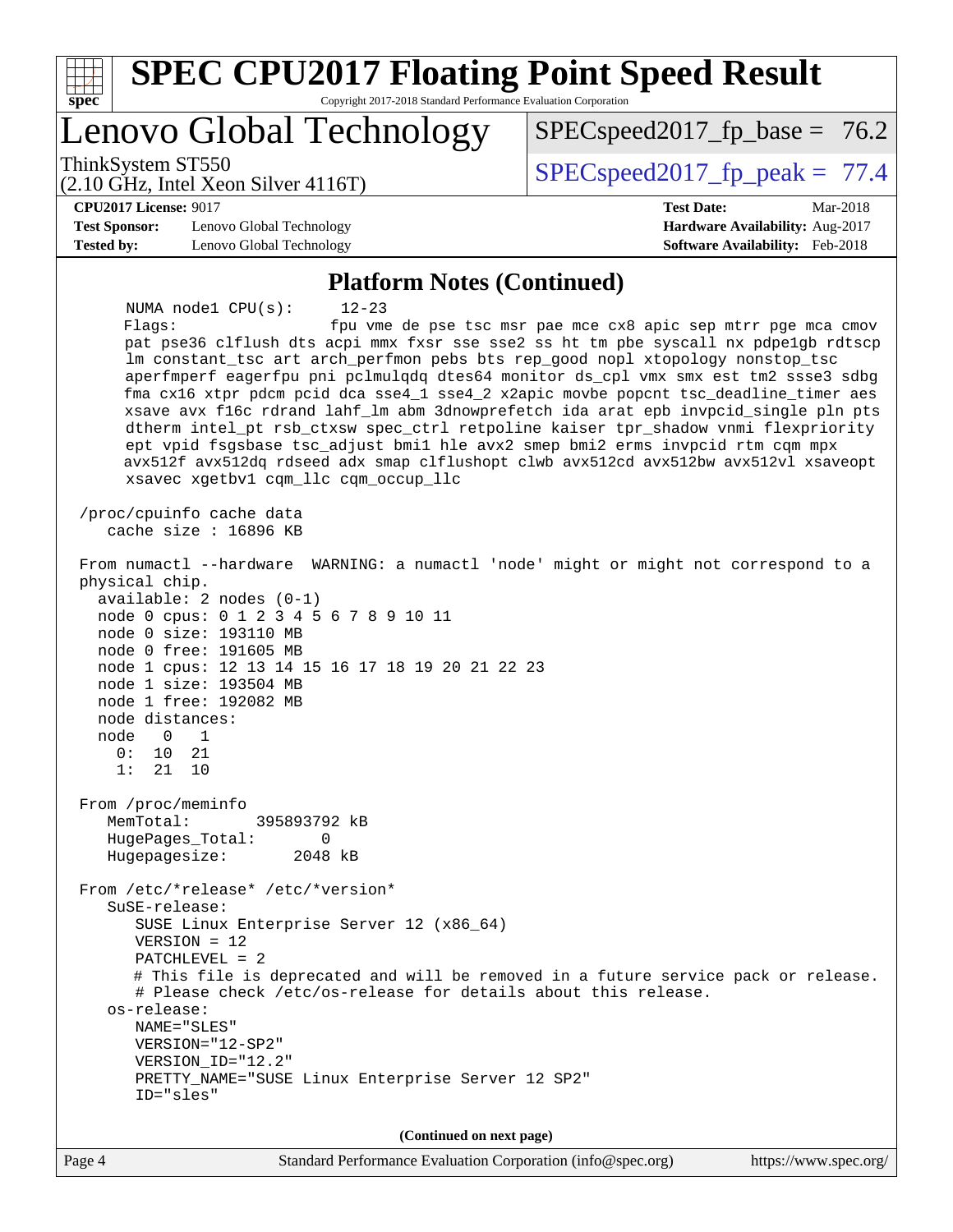| s:<br>E<br>L |  |  |  |  |  |  |  |
|--------------|--|--|--|--|--|--|--|

# Lenovo Global Technology

 $SPEC speed2017_fp\_base = 76.2$ 

(2.10 GHz, Intel Xeon Silver 4116T)

ThinkSystem ST550<br>(2.10 GHz, Intel Yean Silver 4116T) [SPECspeed2017\\_fp\\_peak =](http://www.spec.org/auto/cpu2017/Docs/result-fields.html#SPECspeed2017fppeak) 77.4

**[Test Sponsor:](http://www.spec.org/auto/cpu2017/Docs/result-fields.html#TestSponsor)** Lenovo Global Technology **[Hardware Availability:](http://www.spec.org/auto/cpu2017/Docs/result-fields.html#HardwareAvailability)** Aug-2017 **[Tested by:](http://www.spec.org/auto/cpu2017/Docs/result-fields.html#Testedby)** Lenovo Global Technology **[Software Availability:](http://www.spec.org/auto/cpu2017/Docs/result-fields.html#SoftwareAvailability)** Feb-2018

**[CPU2017 License:](http://www.spec.org/auto/cpu2017/Docs/result-fields.html#CPU2017License)** 9017 **[Test Date:](http://www.spec.org/auto/cpu2017/Docs/result-fields.html#TestDate)** Mar-2018

### **[Platform Notes \(Continued\)](http://www.spec.org/auto/cpu2017/Docs/result-fields.html#PlatformNotes)**

 ANSI\_COLOR="0;32" CPE\_NAME="cpe:/o:suse:sles:12:sp2"

uname -a:

 Linux ST550 4.4.114-92.64-default #1 SMP Thu Feb 1 19:18:19 UTC 2018 (c6ce5db) x86\_64 x86\_64 x86\_64 GNU/Linux

run-level 3 Mar 28 17:48

 SPEC is set to: /home/cpu2017.1.0.2.ic18.0 Filesystem Type Size Used Avail Use% Mounted on /dev/sdb2 btrfs 744G 132G 611G 18% /home

 Additional information from dmidecode follows. WARNING: Use caution when you interpret this section. The 'dmidecode' program reads system data which is "intended to allow hardware to be accurately determined", but the intent may not be met, as there are frequent changes to hardware, firmware, and the "DMTF SMBIOS" standard. BIOS Lenovo -[O0E109Q-1.12]- 02/06/2018 Memory:

12x Hynix HMA84GR7AFR4N-VK 32 GB 2 rank 2666, configured at 2400

(End of data from sysinfo program)

#### **[Compiler Version Notes](http://www.spec.org/auto/cpu2017/Docs/result-fields.html#CompilerVersionNotes)**

| CC 619.1bm_s(base) 638.imagick_s(base, peak) 644.nab_s(base, peak)                                                         |  |  |  |  |  |  |
|----------------------------------------------------------------------------------------------------------------------------|--|--|--|--|--|--|
| icc (ICC) 18.0.0 20170811<br>Copyright (C) 1985-2017 Intel Corporation. All rights reserved.                               |  |  |  |  |  |  |
|                                                                                                                            |  |  |  |  |  |  |
| $CC$ 619.1bm $s$ (peak)                                                                                                    |  |  |  |  |  |  |
| icc (ICC) 18.0.0 20170811<br>Copyright (C) 1985-2017 Intel Corporation. All rights reserved.                               |  |  |  |  |  |  |
| FC 607.cactuBSSN s(base)                                                                                                   |  |  |  |  |  |  |
| icpc (ICC) 18.0.0 20170811<br>Copyright (C) 1985-2017 Intel Corporation. All rights reserved.<br>icc (ICC) 18.0.0 20170811 |  |  |  |  |  |  |
| Copyright (C) 1985-2017 Intel Corporation. All rights reserved.                                                            |  |  |  |  |  |  |
| $(D_{\text{optimal}} \text{ and } m \text{ must mean})$                                                                    |  |  |  |  |  |  |

**(Continued on next page)**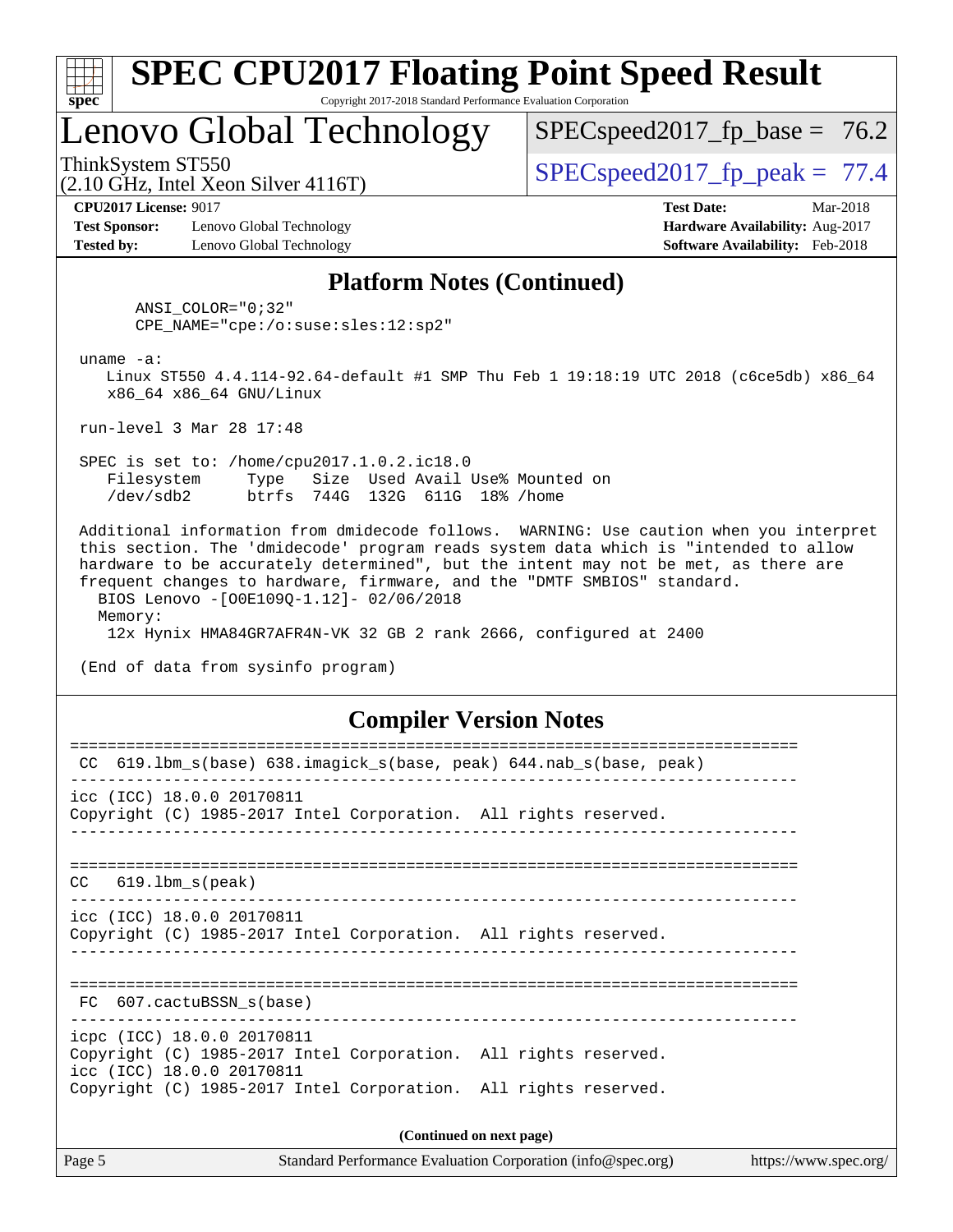| v.<br>t.<br>c |  |  |  |  |  |  |  |
|---------------|--|--|--|--|--|--|--|

# **[SPEC CPU2017 Floating Point Speed Result](http://www.spec.org/auto/cpu2017/Docs/result-fields.html#SPECCPU2017FloatingPointSpeedResult)**

Copyright 2017-2018 Standard Performance Evaluation Corporation

Lenovo Global Technology

[SPECspeed2017\\_fp\\_base =](http://www.spec.org/auto/cpu2017/Docs/result-fields.html#SPECspeed2017fpbase) 76.2

(2.10 GHz, Intel Xeon Silver 4116T)

ThinkSystem ST550<br>  $(2.10 \text{ GHz. Intel Year } 4116 \text{T})$  [SPECspeed2017\\_fp\\_peak =](http://www.spec.org/auto/cpu2017/Docs/result-fields.html#SPECspeed2017fppeak) 77.4

**[Test Sponsor:](http://www.spec.org/auto/cpu2017/Docs/result-fields.html#TestSponsor)** Lenovo Global Technology **[Hardware Availability:](http://www.spec.org/auto/cpu2017/Docs/result-fields.html#HardwareAvailability)** Aug-2017 **[Tested by:](http://www.spec.org/auto/cpu2017/Docs/result-fields.html#Testedby)** Lenovo Global Technology **[Software Availability:](http://www.spec.org/auto/cpu2017/Docs/result-fields.html#SoftwareAvailability)** Feb-2018

**[CPU2017 License:](http://www.spec.org/auto/cpu2017/Docs/result-fields.html#CPU2017License)** 9017 **[Test Date:](http://www.spec.org/auto/cpu2017/Docs/result-fields.html#TestDate)** Mar-2018

## **[Compiler Version Notes \(Continued\)](http://www.spec.org/auto/cpu2017/Docs/result-fields.html#CompilerVersionNotes)**

| ifort (IFORT) 18.0.0 20170811<br>Copyright (C) 1985-2017 Intel Corporation. All rights reserved.                                                                                                 |
|--------------------------------------------------------------------------------------------------------------------------------------------------------------------------------------------------|
| ========================<br>607.cactuBSSN_s(peak)<br>FC                                                                                                                                          |
| icpc (ICC) 18.0.0 20170811<br>Copyright (C) 1985-2017 Intel Corporation. All rights reserved.<br>icc (ICC) 18.0.0 20170811                                                                       |
| Copyright (C) 1985-2017 Intel Corporation. All rights reserved.<br>ifort (IFORT) 18.0.0 20170811<br>Copyright (C) 1985-2017 Intel Corporation. All rights reserved.                              |
| --------------------------------<br>FC 603.bwaves_s(base) 649.fotonik3d_s(base) 654.roms_s(base)                                                                                                 |
| ifort (IFORT) 18.0.0 20170811                                                                                                                                                                    |
| Copyright (C) 1985-2017 Intel Corporation. All rights reserved.                                                                                                                                  |
| 603.bwaves_s(peak) 649.fotonik3d_s(peak) 654.roms_s(peak)<br>FC.                                                                                                                                 |
| ifort (IFORT) 18.0.0 20170811<br>Copyright (C) 1985-2017 Intel Corporation. All rights reserved.                                                                                                 |
| -------------------------------<br>$CC$ 621.wrf_s(base) 627.cam4_s(base, peak) 628.pop2_s(base)                                                                                                  |
| ifort (IFORT) 18.0.0 20170811<br>Copyright (C) 1985-2017 Intel Corporation. All rights reserved.<br>icc (ICC) 18.0.0 20170811                                                                    |
| Copyright (C) 1985-2017 Intel Corporation. All rights reserved.                                                                                                                                  |
| $621.wrf_s(peak)$ $628.pop2_s(peak)$<br>CC                                                                                                                                                       |
| ifort (IFORT) 18.0.0 20170811<br>Copyright (C) 1985-2017 Intel Corporation. All rights reserved.<br>icc (ICC) 18.0.0 20170811<br>Copyright (C) 1985-2017 Intel Corporation. All rights reserved. |
|                                                                                                                                                                                                  |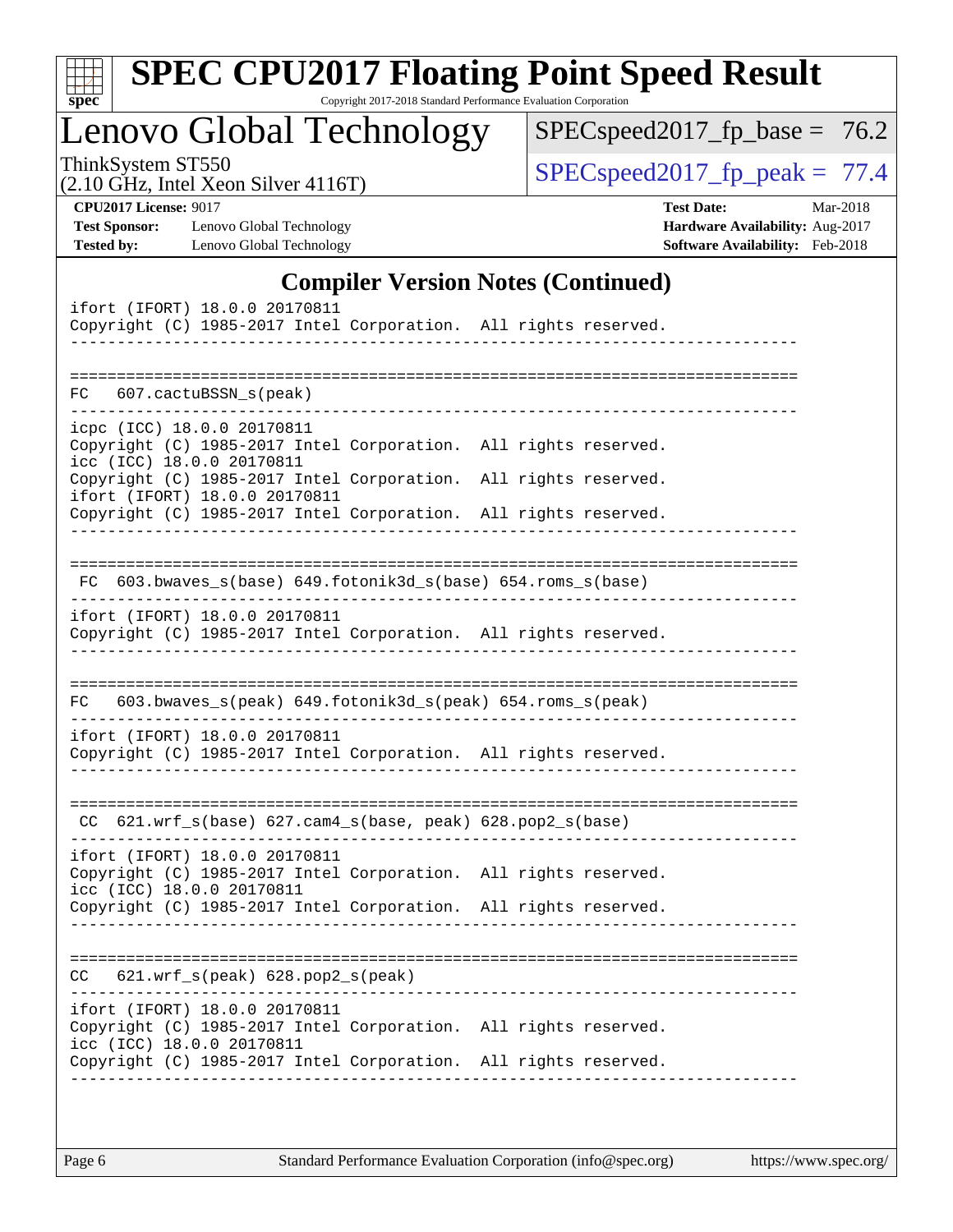

# Lenovo Global Technology

 $SPECspeed2017<sub>fp</sub> base = 76.2$ 

(2.10 GHz, Intel Xeon Silver 4116T)

ThinkSystem ST550  $SPEC speed2017$  fp\_peak = 77.4

**[Test Sponsor:](http://www.spec.org/auto/cpu2017/Docs/result-fields.html#TestSponsor)** Lenovo Global Technology **[Hardware Availability:](http://www.spec.org/auto/cpu2017/Docs/result-fields.html#HardwareAvailability)** Aug-2017 **[Tested by:](http://www.spec.org/auto/cpu2017/Docs/result-fields.html#Testedby)** Lenovo Global Technology **[Software Availability:](http://www.spec.org/auto/cpu2017/Docs/result-fields.html#SoftwareAvailability)** Feb-2018

**[CPU2017 License:](http://www.spec.org/auto/cpu2017/Docs/result-fields.html#CPU2017License)** 9017 **[Test Date:](http://www.spec.org/auto/cpu2017/Docs/result-fields.html#TestDate)** Mar-2018

## **[Base Compiler Invocation](http://www.spec.org/auto/cpu2017/Docs/result-fields.html#BaseCompilerInvocation)**

[C benchmarks](http://www.spec.org/auto/cpu2017/Docs/result-fields.html#Cbenchmarks):

[icc](http://www.spec.org/cpu2017/results/res2018q2/cpu2017-20180525-05803.flags.html#user_CCbase_intel_icc_18.0_66fc1ee009f7361af1fbd72ca7dcefbb700085f36577c54f309893dd4ec40d12360134090235512931783d35fd58c0460139e722d5067c5574d8eaf2b3e37e92)

[Fortran benchmarks:](http://www.spec.org/auto/cpu2017/Docs/result-fields.html#Fortranbenchmarks) [ifort](http://www.spec.org/cpu2017/results/res2018q2/cpu2017-20180525-05803.flags.html#user_FCbase_intel_ifort_18.0_8111460550e3ca792625aed983ce982f94888b8b503583aa7ba2b8303487b4d8a21a13e7191a45c5fd58ff318f48f9492884d4413fa793fd88dd292cad7027ca)

[Benchmarks using both Fortran and C](http://www.spec.org/auto/cpu2017/Docs/result-fields.html#BenchmarksusingbothFortranandC): [ifort](http://www.spec.org/cpu2017/results/res2018q2/cpu2017-20180525-05803.flags.html#user_CC_FCbase_intel_ifort_18.0_8111460550e3ca792625aed983ce982f94888b8b503583aa7ba2b8303487b4d8a21a13e7191a45c5fd58ff318f48f9492884d4413fa793fd88dd292cad7027ca) [icc](http://www.spec.org/cpu2017/results/res2018q2/cpu2017-20180525-05803.flags.html#user_CC_FCbase_intel_icc_18.0_66fc1ee009f7361af1fbd72ca7dcefbb700085f36577c54f309893dd4ec40d12360134090235512931783d35fd58c0460139e722d5067c5574d8eaf2b3e37e92)

[Benchmarks using Fortran, C, and C++](http://www.spec.org/auto/cpu2017/Docs/result-fields.html#BenchmarksusingFortranCandCXX): [icpc](http://www.spec.org/cpu2017/results/res2018q2/cpu2017-20180525-05803.flags.html#user_CC_CXX_FCbase_intel_icpc_18.0_c510b6838c7f56d33e37e94d029a35b4a7bccf4766a728ee175e80a419847e808290a9b78be685c44ab727ea267ec2f070ec5dc83b407c0218cded6866a35d07) [icc](http://www.spec.org/cpu2017/results/res2018q2/cpu2017-20180525-05803.flags.html#user_CC_CXX_FCbase_intel_icc_18.0_66fc1ee009f7361af1fbd72ca7dcefbb700085f36577c54f309893dd4ec40d12360134090235512931783d35fd58c0460139e722d5067c5574d8eaf2b3e37e92) [ifort](http://www.spec.org/cpu2017/results/res2018q2/cpu2017-20180525-05803.flags.html#user_CC_CXX_FCbase_intel_ifort_18.0_8111460550e3ca792625aed983ce982f94888b8b503583aa7ba2b8303487b4d8a21a13e7191a45c5fd58ff318f48f9492884d4413fa793fd88dd292cad7027ca)

## **[Base Portability Flags](http://www.spec.org/auto/cpu2017/Docs/result-fields.html#BasePortabilityFlags)**

 603.bwaves\_s: [-DSPEC\\_LP64](http://www.spec.org/cpu2017/results/res2018q2/cpu2017-20180525-05803.flags.html#suite_basePORTABILITY603_bwaves_s_DSPEC_LP64) 607.cactuBSSN\_s: [-DSPEC\\_LP64](http://www.spec.org/cpu2017/results/res2018q2/cpu2017-20180525-05803.flags.html#suite_basePORTABILITY607_cactuBSSN_s_DSPEC_LP64) 619.lbm\_s: [-DSPEC\\_LP64](http://www.spec.org/cpu2017/results/res2018q2/cpu2017-20180525-05803.flags.html#suite_basePORTABILITY619_lbm_s_DSPEC_LP64) 621.wrf\_s: [-DSPEC\\_LP64](http://www.spec.org/cpu2017/results/res2018q2/cpu2017-20180525-05803.flags.html#suite_basePORTABILITY621_wrf_s_DSPEC_LP64) [-DSPEC\\_CASE\\_FLAG](http://www.spec.org/cpu2017/results/res2018q2/cpu2017-20180525-05803.flags.html#b621.wrf_s_baseCPORTABILITY_DSPEC_CASE_FLAG) [-convert big\\_endian](http://www.spec.org/cpu2017/results/res2018q2/cpu2017-20180525-05803.flags.html#user_baseFPORTABILITY621_wrf_s_convert_big_endian_c3194028bc08c63ac5d04de18c48ce6d347e4e562e8892b8bdbdc0214820426deb8554edfa529a3fb25a586e65a3d812c835984020483e7e73212c4d31a38223) 627.cam4\_s: [-DSPEC\\_LP64](http://www.spec.org/cpu2017/results/res2018q2/cpu2017-20180525-05803.flags.html#suite_basePORTABILITY627_cam4_s_DSPEC_LP64) [-DSPEC\\_CASE\\_FLAG](http://www.spec.org/cpu2017/results/res2018q2/cpu2017-20180525-05803.flags.html#b627.cam4_s_baseCPORTABILITY_DSPEC_CASE_FLAG) 628.pop2\_s: [-DSPEC\\_LP64](http://www.spec.org/cpu2017/results/res2018q2/cpu2017-20180525-05803.flags.html#suite_basePORTABILITY628_pop2_s_DSPEC_LP64) [-DSPEC\\_CASE\\_FLAG](http://www.spec.org/cpu2017/results/res2018q2/cpu2017-20180525-05803.flags.html#b628.pop2_s_baseCPORTABILITY_DSPEC_CASE_FLAG) [-convert big\\_endian](http://www.spec.org/cpu2017/results/res2018q2/cpu2017-20180525-05803.flags.html#user_baseFPORTABILITY628_pop2_s_convert_big_endian_c3194028bc08c63ac5d04de18c48ce6d347e4e562e8892b8bdbdc0214820426deb8554edfa529a3fb25a586e65a3d812c835984020483e7e73212c4d31a38223) [-assume byterecl](http://www.spec.org/cpu2017/results/res2018q2/cpu2017-20180525-05803.flags.html#user_baseFPORTABILITY628_pop2_s_assume_byterecl_7e47d18b9513cf18525430bbf0f2177aa9bf368bc7a059c09b2c06a34b53bd3447c950d3f8d6c70e3faf3a05c8557d66a5798b567902e8849adc142926523472) 638.imagick\_s: [-DSPEC\\_LP64](http://www.spec.org/cpu2017/results/res2018q2/cpu2017-20180525-05803.flags.html#suite_basePORTABILITY638_imagick_s_DSPEC_LP64) 644.nab\_s: [-DSPEC\\_LP64](http://www.spec.org/cpu2017/results/res2018q2/cpu2017-20180525-05803.flags.html#suite_basePORTABILITY644_nab_s_DSPEC_LP64) 649.fotonik3d\_s: [-DSPEC\\_LP64](http://www.spec.org/cpu2017/results/res2018q2/cpu2017-20180525-05803.flags.html#suite_basePORTABILITY649_fotonik3d_s_DSPEC_LP64) 654.roms\_s: [-DSPEC\\_LP64](http://www.spec.org/cpu2017/results/res2018q2/cpu2017-20180525-05803.flags.html#suite_basePORTABILITY654_roms_s_DSPEC_LP64)

## **[Base Optimization Flags](http://www.spec.org/auto/cpu2017/Docs/result-fields.html#BaseOptimizationFlags)**

[C benchmarks](http://www.spec.org/auto/cpu2017/Docs/result-fields.html#Cbenchmarks):

[-xCORE-AVX2](http://www.spec.org/cpu2017/results/res2018q2/cpu2017-20180525-05803.flags.html#user_CCbase_f-xCORE-AVX2) [-ipo](http://www.spec.org/cpu2017/results/res2018q2/cpu2017-20180525-05803.flags.html#user_CCbase_f-ipo) [-O3](http://www.spec.org/cpu2017/results/res2018q2/cpu2017-20180525-05803.flags.html#user_CCbase_f-O3) [-no-prec-div](http://www.spec.org/cpu2017/results/res2018q2/cpu2017-20180525-05803.flags.html#user_CCbase_f-no-prec-div) [-qopt-prefetch](http://www.spec.org/cpu2017/results/res2018q2/cpu2017-20180525-05803.flags.html#user_CCbase_f-qopt-prefetch) [-ffinite-math-only](http://www.spec.org/cpu2017/results/res2018q2/cpu2017-20180525-05803.flags.html#user_CCbase_f_finite_math_only_cb91587bd2077682c4b38af759c288ed7c732db004271a9512da14a4f8007909a5f1427ecbf1a0fb78ff2a814402c6114ac565ca162485bbcae155b5e4258871) [-qopt-mem-layout-trans=3](http://www.spec.org/cpu2017/results/res2018q2/cpu2017-20180525-05803.flags.html#user_CCbase_f-qopt-mem-layout-trans_de80db37974c74b1f0e20d883f0b675c88c3b01e9d123adea9b28688d64333345fb62bc4a798493513fdb68f60282f9a726aa07f478b2f7113531aecce732043) [-qopenmp](http://www.spec.org/cpu2017/results/res2018q2/cpu2017-20180525-05803.flags.html#user_CCbase_qopenmp_16be0c44f24f464004c6784a7acb94aca937f053568ce72f94b139a11c7c168634a55f6653758ddd83bcf7b8463e8028bb0b48b77bcddc6b78d5d95bb1df2967) [-DSPEC\\_OPENMP](http://www.spec.org/cpu2017/results/res2018q2/cpu2017-20180525-05803.flags.html#suite_CCbase_DSPEC_OPENMP)

[Fortran benchmarks](http://www.spec.org/auto/cpu2017/Docs/result-fields.html#Fortranbenchmarks):

-DSPEC OPENMP [-xCORE-AVX2](http://www.spec.org/cpu2017/results/res2018q2/cpu2017-20180525-05803.flags.html#user_FCbase_f-xCORE-AVX2) [-ipo](http://www.spec.org/cpu2017/results/res2018q2/cpu2017-20180525-05803.flags.html#user_FCbase_f-ipo) [-O3](http://www.spec.org/cpu2017/results/res2018q2/cpu2017-20180525-05803.flags.html#user_FCbase_f-O3) [-no-prec-div](http://www.spec.org/cpu2017/results/res2018q2/cpu2017-20180525-05803.flags.html#user_FCbase_f-no-prec-div) [-qopt-prefetch](http://www.spec.org/cpu2017/results/res2018q2/cpu2017-20180525-05803.flags.html#user_FCbase_f-qopt-prefetch) [-ffinite-math-only](http://www.spec.org/cpu2017/results/res2018q2/cpu2017-20180525-05803.flags.html#user_FCbase_f_finite_math_only_cb91587bd2077682c4b38af759c288ed7c732db004271a9512da14a4f8007909a5f1427ecbf1a0fb78ff2a814402c6114ac565ca162485bbcae155b5e4258871) [-qopt-mem-layout-trans=3](http://www.spec.org/cpu2017/results/res2018q2/cpu2017-20180525-05803.flags.html#user_FCbase_f-qopt-mem-layout-trans_de80db37974c74b1f0e20d883f0b675c88c3b01e9d123adea9b28688d64333345fb62bc4a798493513fdb68f60282f9a726aa07f478b2f7113531aecce732043) [-qopenmp](http://www.spec.org/cpu2017/results/res2018q2/cpu2017-20180525-05803.flags.html#user_FCbase_qopenmp_16be0c44f24f464004c6784a7acb94aca937f053568ce72f94b139a11c7c168634a55f6653758ddd83bcf7b8463e8028bb0b48b77bcddc6b78d5d95bb1df2967) [-nostandard-realloc-lhs](http://www.spec.org/cpu2017/results/res2018q2/cpu2017-20180525-05803.flags.html#user_FCbase_f_2003_std_realloc_82b4557e90729c0f113870c07e44d33d6f5a304b4f63d4c15d2d0f1fab99f5daaed73bdb9275d9ae411527f28b936061aa8b9c8f2d63842963b95c9dd6426b8a) [-align array32byte](http://www.spec.org/cpu2017/results/res2018q2/cpu2017-20180525-05803.flags.html#user_FCbase_align_array32byte_b982fe038af199962ba9a80c053b8342c548c85b40b8e86eb3cc33dee0d7986a4af373ac2d51c3f7cf710a18d62fdce2948f201cd044323541f22fc0fffc51b6)

[Benchmarks using both Fortran and C](http://www.spec.org/auto/cpu2017/Docs/result-fields.html#BenchmarksusingbothFortranandC):

```
-xCORE-AVX2 -ipo -O3 -no-prec-div -qopt-prefetch -ffinite-math-only
-qopt-mem-layout-trans=3 -qopenmp -DSPEC_OPENMP
-nostandard-realloc-lhs -align array32byte
```
**(Continued on next page)**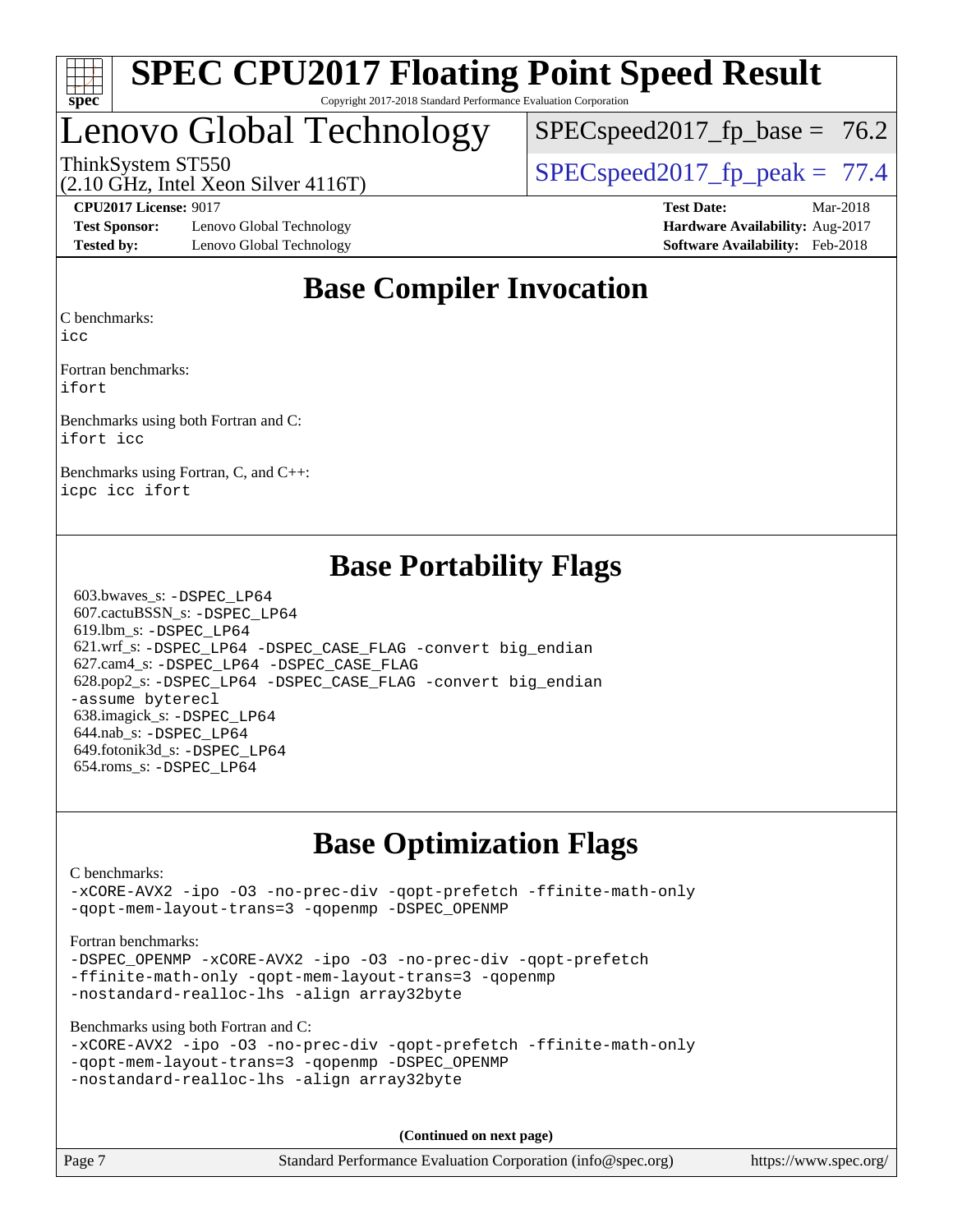

# Lenovo Global Technology

 $SPEC speed2017_fp\_base = 76.2$ 

(2.10 GHz, Intel Xeon Silver 4116T)

ThinkSystem ST550<br>(2.10 GHz, Intel Yean Silver 4116T) [SPECspeed2017\\_fp\\_peak =](http://www.spec.org/auto/cpu2017/Docs/result-fields.html#SPECspeed2017fppeak) 77.4

**[Test Sponsor:](http://www.spec.org/auto/cpu2017/Docs/result-fields.html#TestSponsor)** Lenovo Global Technology **[Hardware Availability:](http://www.spec.org/auto/cpu2017/Docs/result-fields.html#HardwareAvailability)** Aug-2017 **[Tested by:](http://www.spec.org/auto/cpu2017/Docs/result-fields.html#Testedby)** Lenovo Global Technology **[Software Availability:](http://www.spec.org/auto/cpu2017/Docs/result-fields.html#SoftwareAvailability)** Feb-2018

**[CPU2017 License:](http://www.spec.org/auto/cpu2017/Docs/result-fields.html#CPU2017License)** 9017 **[Test Date:](http://www.spec.org/auto/cpu2017/Docs/result-fields.html#TestDate)** Mar-2018

## **[Base Optimization Flags \(Continued\)](http://www.spec.org/auto/cpu2017/Docs/result-fields.html#BaseOptimizationFlags)**

[Benchmarks using Fortran, C, and C++:](http://www.spec.org/auto/cpu2017/Docs/result-fields.html#BenchmarksusingFortranCandCXX)

[-xCORE-AVX2](http://www.spec.org/cpu2017/results/res2018q2/cpu2017-20180525-05803.flags.html#user_CC_CXX_FCbase_f-xCORE-AVX2) [-ipo](http://www.spec.org/cpu2017/results/res2018q2/cpu2017-20180525-05803.flags.html#user_CC_CXX_FCbase_f-ipo) [-O3](http://www.spec.org/cpu2017/results/res2018q2/cpu2017-20180525-05803.flags.html#user_CC_CXX_FCbase_f-O3) [-no-prec-div](http://www.spec.org/cpu2017/results/res2018q2/cpu2017-20180525-05803.flags.html#user_CC_CXX_FCbase_f-no-prec-div) [-qopt-prefetch](http://www.spec.org/cpu2017/results/res2018q2/cpu2017-20180525-05803.flags.html#user_CC_CXX_FCbase_f-qopt-prefetch) [-ffinite-math-only](http://www.spec.org/cpu2017/results/res2018q2/cpu2017-20180525-05803.flags.html#user_CC_CXX_FCbase_f_finite_math_only_cb91587bd2077682c4b38af759c288ed7c732db004271a9512da14a4f8007909a5f1427ecbf1a0fb78ff2a814402c6114ac565ca162485bbcae155b5e4258871) [-qopt-mem-layout-trans=3](http://www.spec.org/cpu2017/results/res2018q2/cpu2017-20180525-05803.flags.html#user_CC_CXX_FCbase_f-qopt-mem-layout-trans_de80db37974c74b1f0e20d883f0b675c88c3b01e9d123adea9b28688d64333345fb62bc4a798493513fdb68f60282f9a726aa07f478b2f7113531aecce732043) [-qopenmp](http://www.spec.org/cpu2017/results/res2018q2/cpu2017-20180525-05803.flags.html#user_CC_CXX_FCbase_qopenmp_16be0c44f24f464004c6784a7acb94aca937f053568ce72f94b139a11c7c168634a55f6653758ddd83bcf7b8463e8028bb0b48b77bcddc6b78d5d95bb1df2967) [-DSPEC\\_OPENMP](http://www.spec.org/cpu2017/results/res2018q2/cpu2017-20180525-05803.flags.html#suite_CC_CXX_FCbase_DSPEC_OPENMP) [-nostandard-realloc-lhs](http://www.spec.org/cpu2017/results/res2018q2/cpu2017-20180525-05803.flags.html#user_CC_CXX_FCbase_f_2003_std_realloc_82b4557e90729c0f113870c07e44d33d6f5a304b4f63d4c15d2d0f1fab99f5daaed73bdb9275d9ae411527f28b936061aa8b9c8f2d63842963b95c9dd6426b8a) [-align array32byte](http://www.spec.org/cpu2017/results/res2018q2/cpu2017-20180525-05803.flags.html#user_CC_CXX_FCbase_align_array32byte_b982fe038af199962ba9a80c053b8342c548c85b40b8e86eb3cc33dee0d7986a4af373ac2d51c3f7cf710a18d62fdce2948f201cd044323541f22fc0fffc51b6)

## **[Base Other Flags](http://www.spec.org/auto/cpu2017/Docs/result-fields.html#BaseOtherFlags)**

[C benchmarks](http://www.spec.org/auto/cpu2017/Docs/result-fields.html#Cbenchmarks):  $-m64 - std= c11$  $-m64 - std= c11$ 

[Fortran benchmarks](http://www.spec.org/auto/cpu2017/Docs/result-fields.html#Fortranbenchmarks): [-m64](http://www.spec.org/cpu2017/results/res2018q2/cpu2017-20180525-05803.flags.html#user_FCbase_intel_intel64_18.0_af43caccfc8ded86e7699f2159af6efc7655f51387b94da716254467f3c01020a5059329e2569e4053f409e7c9202a7efc638f7a6d1ffb3f52dea4a3e31d82ab)

[Benchmarks using both Fortran and C](http://www.spec.org/auto/cpu2017/Docs/result-fields.html#BenchmarksusingbothFortranandC):  $-m64 - std = c11$  $-m64 - std = c11$ 

[Benchmarks using Fortran, C, and C++:](http://www.spec.org/auto/cpu2017/Docs/result-fields.html#BenchmarksusingFortranCandCXX)  $-m64$   $-std=cl1$ 

## **[Peak Compiler Invocation](http://www.spec.org/auto/cpu2017/Docs/result-fields.html#PeakCompilerInvocation)**

[C benchmarks](http://www.spec.org/auto/cpu2017/Docs/result-fields.html#Cbenchmarks): [icc](http://www.spec.org/cpu2017/results/res2018q2/cpu2017-20180525-05803.flags.html#user_CCpeak_intel_icc_18.0_66fc1ee009f7361af1fbd72ca7dcefbb700085f36577c54f309893dd4ec40d12360134090235512931783d35fd58c0460139e722d5067c5574d8eaf2b3e37e92)

[Fortran benchmarks](http://www.spec.org/auto/cpu2017/Docs/result-fields.html#Fortranbenchmarks): [ifort](http://www.spec.org/cpu2017/results/res2018q2/cpu2017-20180525-05803.flags.html#user_FCpeak_intel_ifort_18.0_8111460550e3ca792625aed983ce982f94888b8b503583aa7ba2b8303487b4d8a21a13e7191a45c5fd58ff318f48f9492884d4413fa793fd88dd292cad7027ca)

[Benchmarks using both Fortran and C](http://www.spec.org/auto/cpu2017/Docs/result-fields.html#BenchmarksusingbothFortranandC): [ifort](http://www.spec.org/cpu2017/results/res2018q2/cpu2017-20180525-05803.flags.html#user_CC_FCpeak_intel_ifort_18.0_8111460550e3ca792625aed983ce982f94888b8b503583aa7ba2b8303487b4d8a21a13e7191a45c5fd58ff318f48f9492884d4413fa793fd88dd292cad7027ca) [icc](http://www.spec.org/cpu2017/results/res2018q2/cpu2017-20180525-05803.flags.html#user_CC_FCpeak_intel_icc_18.0_66fc1ee009f7361af1fbd72ca7dcefbb700085f36577c54f309893dd4ec40d12360134090235512931783d35fd58c0460139e722d5067c5574d8eaf2b3e37e92)

[Benchmarks using Fortran, C, and C++:](http://www.spec.org/auto/cpu2017/Docs/result-fields.html#BenchmarksusingFortranCandCXX) [icpc](http://www.spec.org/cpu2017/results/res2018q2/cpu2017-20180525-05803.flags.html#user_CC_CXX_FCpeak_intel_icpc_18.0_c510b6838c7f56d33e37e94d029a35b4a7bccf4766a728ee175e80a419847e808290a9b78be685c44ab727ea267ec2f070ec5dc83b407c0218cded6866a35d07) [icc](http://www.spec.org/cpu2017/results/res2018q2/cpu2017-20180525-05803.flags.html#user_CC_CXX_FCpeak_intel_icc_18.0_66fc1ee009f7361af1fbd72ca7dcefbb700085f36577c54f309893dd4ec40d12360134090235512931783d35fd58c0460139e722d5067c5574d8eaf2b3e37e92) [ifort](http://www.spec.org/cpu2017/results/res2018q2/cpu2017-20180525-05803.flags.html#user_CC_CXX_FCpeak_intel_ifort_18.0_8111460550e3ca792625aed983ce982f94888b8b503583aa7ba2b8303487b4d8a21a13e7191a45c5fd58ff318f48f9492884d4413fa793fd88dd292cad7027ca)

## **[Peak Portability Flags](http://www.spec.org/auto/cpu2017/Docs/result-fields.html#PeakPortabilityFlags)**

Same as Base Portability Flags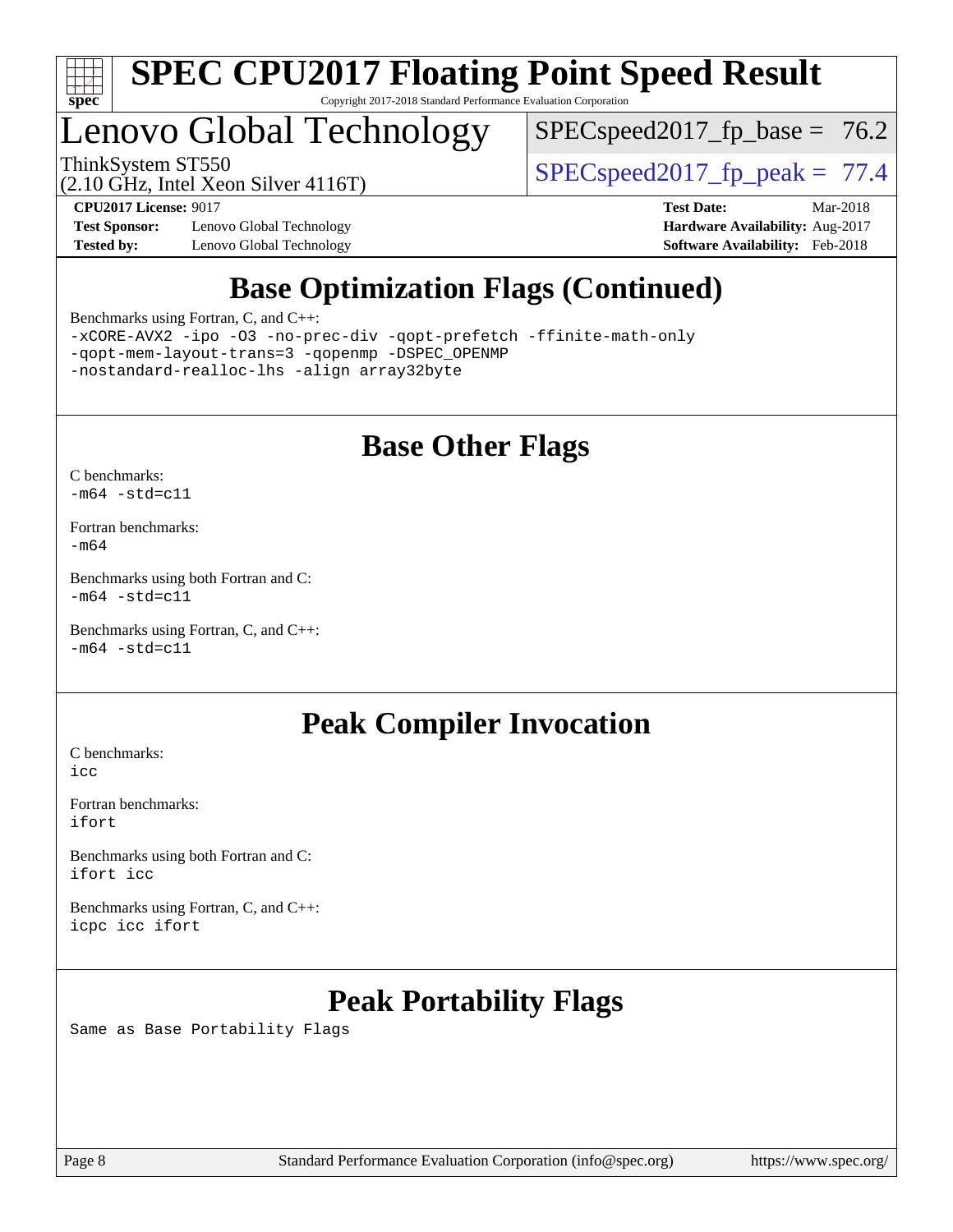| C.<br>e<br>Ч |  |  |  |  |  |  |  |
|--------------|--|--|--|--|--|--|--|

## Lenovo Global Technology

 $SPECspeed2017<sub>fp</sub> base = 76.2$ 

(2.10 GHz, Intel Xeon Silver 4116T)

ThinkSystem ST550  $SPEC speed2017$  fp\_peak = 77.4

**[Test Sponsor:](http://www.spec.org/auto/cpu2017/Docs/result-fields.html#TestSponsor)** Lenovo Global Technology **[Hardware Availability:](http://www.spec.org/auto/cpu2017/Docs/result-fields.html#HardwareAvailability)** Aug-2017 **[Tested by:](http://www.spec.org/auto/cpu2017/Docs/result-fields.html#Testedby)** Lenovo Global Technology **[Software Availability:](http://www.spec.org/auto/cpu2017/Docs/result-fields.html#SoftwareAvailability)** Feb-2018

**[CPU2017 License:](http://www.spec.org/auto/cpu2017/Docs/result-fields.html#CPU2017License)** 9017 **[Test Date:](http://www.spec.org/auto/cpu2017/Docs/result-fields.html#TestDate)** Mar-2018

## **[Peak Optimization Flags](http://www.spec.org/auto/cpu2017/Docs/result-fields.html#PeakOptimizationFlags)**

[C benchmarks](http://www.spec.org/auto/cpu2017/Docs/result-fields.html#Cbenchmarks):

 619.lbm\_s: [-prof-gen](http://www.spec.org/cpu2017/results/res2018q2/cpu2017-20180525-05803.flags.html#user_peakPASS1_CFLAGSPASS1_LDFLAGS619_lbm_s_prof_gen_5aa4926d6013ddb2a31985c654b3eb18169fc0c6952a63635c234f711e6e63dd76e94ad52365559451ec499a2cdb89e4dc58ba4c67ef54ca681ffbe1461d6b36)(pass 1) [-prof-use](http://www.spec.org/cpu2017/results/res2018q2/cpu2017-20180525-05803.flags.html#user_peakPASS2_CFLAGSPASS2_LDFLAGS619_lbm_s_prof_use_1a21ceae95f36a2b53c25747139a6c16ca95bd9def2a207b4f0849963b97e94f5260e30a0c64f4bb623698870e679ca08317ef8150905d41bd88c6f78df73f19)(pass 2) [-O2](http://www.spec.org/cpu2017/results/res2018q2/cpu2017-20180525-05803.flags.html#user_peakPASS1_COPTIMIZE619_lbm_s_f-O2) [-xCORE-AVX2](http://www.spec.org/cpu2017/results/res2018q2/cpu2017-20180525-05803.flags.html#user_peakPASS2_COPTIMIZE619_lbm_s_f-xCORE-AVX2) [-qopt-prefetch](http://www.spec.org/cpu2017/results/res2018q2/cpu2017-20180525-05803.flags.html#user_peakPASS1_COPTIMIZEPASS2_COPTIMIZE619_lbm_s_f-qopt-prefetch) [-ipo](http://www.spec.org/cpu2017/results/res2018q2/cpu2017-20180525-05803.flags.html#user_peakPASS2_COPTIMIZE619_lbm_s_f-ipo) [-O3](http://www.spec.org/cpu2017/results/res2018q2/cpu2017-20180525-05803.flags.html#user_peakPASS2_COPTIMIZE619_lbm_s_f-O3) [-ffinite-math-only](http://www.spec.org/cpu2017/results/res2018q2/cpu2017-20180525-05803.flags.html#user_peakPASS1_COPTIMIZEPASS2_COPTIMIZE619_lbm_s_f_finite_math_only_cb91587bd2077682c4b38af759c288ed7c732db004271a9512da14a4f8007909a5f1427ecbf1a0fb78ff2a814402c6114ac565ca162485bbcae155b5e4258871) [-no-prec-div](http://www.spec.org/cpu2017/results/res2018q2/cpu2017-20180525-05803.flags.html#user_peakPASS2_COPTIMIZE619_lbm_s_f-no-prec-div) [-qopt-mem-layout-trans=3](http://www.spec.org/cpu2017/results/res2018q2/cpu2017-20180525-05803.flags.html#user_peakPASS1_COPTIMIZEPASS2_COPTIMIZE619_lbm_s_f-qopt-mem-layout-trans_de80db37974c74b1f0e20d883f0b675c88c3b01e9d123adea9b28688d64333345fb62bc4a798493513fdb68f60282f9a726aa07f478b2f7113531aecce732043) [-DSPEC\\_SUPPRESS\\_OPENMP](http://www.spec.org/cpu2017/results/res2018q2/cpu2017-20180525-05803.flags.html#suite_peakPASS1_COPTIMIZE619_lbm_s_DSPEC_SUPPRESS_OPENMP) [-qopenmp](http://www.spec.org/cpu2017/results/res2018q2/cpu2017-20180525-05803.flags.html#user_peakPASS2_COPTIMIZE619_lbm_s_qopenmp_16be0c44f24f464004c6784a7acb94aca937f053568ce72f94b139a11c7c168634a55f6653758ddd83bcf7b8463e8028bb0b48b77bcddc6b78d5d95bb1df2967) [-DSPEC\\_OPENMP](http://www.spec.org/cpu2017/results/res2018q2/cpu2017-20180525-05803.flags.html#suite_peakPASS2_COPTIMIZE619_lbm_s_DSPEC_OPENMP) 638.imagick\_s: [-xCORE-AVX2](http://www.spec.org/cpu2017/results/res2018q2/cpu2017-20180525-05803.flags.html#user_peakCOPTIMIZE638_imagick_s_f-xCORE-AVX2) [-ipo](http://www.spec.org/cpu2017/results/res2018q2/cpu2017-20180525-05803.flags.html#user_peakCOPTIMIZE638_imagick_s_f-ipo) [-O3](http://www.spec.org/cpu2017/results/res2018q2/cpu2017-20180525-05803.flags.html#user_peakCOPTIMIZE638_imagick_s_f-O3) [-no-prec-div](http://www.spec.org/cpu2017/results/res2018q2/cpu2017-20180525-05803.flags.html#user_peakCOPTIMIZE638_imagick_s_f-no-prec-div) [-qopt-prefetch](http://www.spec.org/cpu2017/results/res2018q2/cpu2017-20180525-05803.flags.html#user_peakCOPTIMIZE638_imagick_s_f-qopt-prefetch) [-ffinite-math-only](http://www.spec.org/cpu2017/results/res2018q2/cpu2017-20180525-05803.flags.html#user_peakCOPTIMIZE638_imagick_s_f_finite_math_only_cb91587bd2077682c4b38af759c288ed7c732db004271a9512da14a4f8007909a5f1427ecbf1a0fb78ff2a814402c6114ac565ca162485bbcae155b5e4258871) [-qopt-mem-layout-trans=3](http://www.spec.org/cpu2017/results/res2018q2/cpu2017-20180525-05803.flags.html#user_peakCOPTIMIZE638_imagick_s_f-qopt-mem-layout-trans_de80db37974c74b1f0e20d883f0b675c88c3b01e9d123adea9b28688d64333345fb62bc4a798493513fdb68f60282f9a726aa07f478b2f7113531aecce732043) [-qopenmp](http://www.spec.org/cpu2017/results/res2018q2/cpu2017-20180525-05803.flags.html#user_peakCOPTIMIZE638_imagick_s_qopenmp_16be0c44f24f464004c6784a7acb94aca937f053568ce72f94b139a11c7c168634a55f6653758ddd83bcf7b8463e8028bb0b48b77bcddc6b78d5d95bb1df2967) [-DSPEC\\_OPENMP](http://www.spec.org/cpu2017/results/res2018q2/cpu2017-20180525-05803.flags.html#suite_peakCOPTIMIZE638_imagick_s_DSPEC_OPENMP) 644.nab\_s: Same as 638.imagick\_s [Fortran benchmarks:](http://www.spec.org/auto/cpu2017/Docs/result-fields.html#Fortranbenchmarks) [-prof-gen](http://www.spec.org/cpu2017/results/res2018q2/cpu2017-20180525-05803.flags.html#user_FCpeak_prof_gen_5aa4926d6013ddb2a31985c654b3eb18169fc0c6952a63635c234f711e6e63dd76e94ad52365559451ec499a2cdb89e4dc58ba4c67ef54ca681ffbe1461d6b36)(pass 1) [-prof-use](http://www.spec.org/cpu2017/results/res2018q2/cpu2017-20180525-05803.flags.html#user_FCpeak_prof_use_1a21ceae95f36a2b53c25747139a6c16ca95bd9def2a207b4f0849963b97e94f5260e30a0c64f4bb623698870e679ca08317ef8150905d41bd88c6f78df73f19)(pass 2) [-DSPEC\\_SUPPRESS\\_OPENMP](http://www.spec.org/cpu2017/results/res2018q2/cpu2017-20180525-05803.flags.html#suite_FCpeak_DSPEC_SUPPRESS_OPENMP) [-DSPEC\\_OPENMP](http://www.spec.org/cpu2017/results/res2018q2/cpu2017-20180525-05803.flags.html#suite_FCpeak_DSPEC_OPENMP) [-O2](http://www.spec.org/cpu2017/results/res2018q2/cpu2017-20180525-05803.flags.html#user_FCpeak_f-O2) [-xCORE-AVX2](http://www.spec.org/cpu2017/results/res2018q2/cpu2017-20180525-05803.flags.html#user_FCpeak_f-xCORE-AVX2) [-qopt-prefetch](http://www.spec.org/cpu2017/results/res2018q2/cpu2017-20180525-05803.flags.html#user_FCpeak_f-qopt-prefetch) [-ipo](http://www.spec.org/cpu2017/results/res2018q2/cpu2017-20180525-05803.flags.html#user_FCpeak_f-ipo) [-O3](http://www.spec.org/cpu2017/results/res2018q2/cpu2017-20180525-05803.flags.html#user_FCpeak_f-O3) [-ffinite-math-only](http://www.spec.org/cpu2017/results/res2018q2/cpu2017-20180525-05803.flags.html#user_FCpeak_f_finite_math_only_cb91587bd2077682c4b38af759c288ed7c732db004271a9512da14a4f8007909a5f1427ecbf1a0fb78ff2a814402c6114ac565ca162485bbcae155b5e4258871) [-no-prec-div](http://www.spec.org/cpu2017/results/res2018q2/cpu2017-20180525-05803.flags.html#user_FCpeak_f-no-prec-div) [-qopt-mem-layout-trans=3](http://www.spec.org/cpu2017/results/res2018q2/cpu2017-20180525-05803.flags.html#user_FCpeak_f-qopt-mem-layout-trans_de80db37974c74b1f0e20d883f0b675c88c3b01e9d123adea9b28688d64333345fb62bc4a798493513fdb68f60282f9a726aa07f478b2f7113531aecce732043) [-qopenmp](http://www.spec.org/cpu2017/results/res2018q2/cpu2017-20180525-05803.flags.html#user_FCpeak_qopenmp_16be0c44f24f464004c6784a7acb94aca937f053568ce72f94b139a11c7c168634a55f6653758ddd83bcf7b8463e8028bb0b48b77bcddc6b78d5d95bb1df2967) [-nostandard-realloc-lhs](http://www.spec.org/cpu2017/results/res2018q2/cpu2017-20180525-05803.flags.html#user_FCpeak_f_2003_std_realloc_82b4557e90729c0f113870c07e44d33d6f5a304b4f63d4c15d2d0f1fab99f5daaed73bdb9275d9ae411527f28b936061aa8b9c8f2d63842963b95c9dd6426b8a) [-align array32byte](http://www.spec.org/cpu2017/results/res2018q2/cpu2017-20180525-05803.flags.html#user_FCpeak_align_array32byte_b982fe038af199962ba9a80c053b8342c548c85b40b8e86eb3cc33dee0d7986a4af373ac2d51c3f7cf710a18d62fdce2948f201cd044323541f22fc0fffc51b6) [Benchmarks using both Fortran and C](http://www.spec.org/auto/cpu2017/Docs/result-fields.html#BenchmarksusingbothFortranandC): 621.wrf\_s: [-prof-gen](http://www.spec.org/cpu2017/results/res2018q2/cpu2017-20180525-05803.flags.html#user_peakPASS1_CFLAGSPASS1_FFLAGSPASS1_LDFLAGS621_wrf_s_prof_gen_5aa4926d6013ddb2a31985c654b3eb18169fc0c6952a63635c234f711e6e63dd76e94ad52365559451ec499a2cdb89e4dc58ba4c67ef54ca681ffbe1461d6b36)(pass 1) [-prof-use](http://www.spec.org/cpu2017/results/res2018q2/cpu2017-20180525-05803.flags.html#user_peakPASS2_CFLAGSPASS2_FFLAGSPASS2_LDFLAGS621_wrf_s_prof_use_1a21ceae95f36a2b53c25747139a6c16ca95bd9def2a207b4f0849963b97e94f5260e30a0c64f4bb623698870e679ca08317ef8150905d41bd88c6f78df73f19)(pass 2) [-O2](http://www.spec.org/cpu2017/results/res2018q2/cpu2017-20180525-05803.flags.html#user_peakPASS1_COPTIMIZEPASS1_FOPTIMIZE621_wrf_s_f-O2) [-xCORE-AVX2](http://www.spec.org/cpu2017/results/res2018q2/cpu2017-20180525-05803.flags.html#user_peakPASS2_COPTIMIZEPASS2_FOPTIMIZE621_wrf_s_f-xCORE-AVX2) [-qopt-prefetch](http://www.spec.org/cpu2017/results/res2018q2/cpu2017-20180525-05803.flags.html#user_peakPASS1_COPTIMIZEPASS1_FOPTIMIZEPASS2_COPTIMIZEPASS2_FOPTIMIZE621_wrf_s_f-qopt-prefetch) [-ipo](http://www.spec.org/cpu2017/results/res2018q2/cpu2017-20180525-05803.flags.html#user_peakPASS2_COPTIMIZEPASS2_FOPTIMIZE621_wrf_s_f-ipo) [-O3](http://www.spec.org/cpu2017/results/res2018q2/cpu2017-20180525-05803.flags.html#user_peakPASS2_COPTIMIZEPASS2_FOPTIMIZE621_wrf_s_f-O3) [-ffinite-math-only](http://www.spec.org/cpu2017/results/res2018q2/cpu2017-20180525-05803.flags.html#user_peakPASS1_COPTIMIZEPASS1_FOPTIMIZEPASS2_COPTIMIZEPASS2_FOPTIMIZE621_wrf_s_f_finite_math_only_cb91587bd2077682c4b38af759c288ed7c732db004271a9512da14a4f8007909a5f1427ecbf1a0fb78ff2a814402c6114ac565ca162485bbcae155b5e4258871) [-no-prec-div](http://www.spec.org/cpu2017/results/res2018q2/cpu2017-20180525-05803.flags.html#user_peakPASS2_COPTIMIZEPASS2_FOPTIMIZE621_wrf_s_f-no-prec-div) [-qopt-mem-layout-trans=3](http://www.spec.org/cpu2017/results/res2018q2/cpu2017-20180525-05803.flags.html#user_peakPASS1_COPTIMIZEPASS1_FOPTIMIZEPASS2_COPTIMIZEPASS2_FOPTIMIZE621_wrf_s_f-qopt-mem-layout-trans_de80db37974c74b1f0e20d883f0b675c88c3b01e9d123adea9b28688d64333345fb62bc4a798493513fdb68f60282f9a726aa07f478b2f7113531aecce732043) [-DSPEC\\_SUPPRESS\\_OPENMP](http://www.spec.org/cpu2017/results/res2018q2/cpu2017-20180525-05803.flags.html#suite_peakPASS1_COPTIMIZEPASS1_FOPTIMIZE621_wrf_s_DSPEC_SUPPRESS_OPENMP) [-qopenmp](http://www.spec.org/cpu2017/results/res2018q2/cpu2017-20180525-05803.flags.html#user_peakPASS2_COPTIMIZEPASS2_FOPTIMIZE621_wrf_s_qopenmp_16be0c44f24f464004c6784a7acb94aca937f053568ce72f94b139a11c7c168634a55f6653758ddd83bcf7b8463e8028bb0b48b77bcddc6b78d5d95bb1df2967) [-DSPEC\\_OPENMP](http://www.spec.org/cpu2017/results/res2018q2/cpu2017-20180525-05803.flags.html#suite_peakPASS2_COPTIMIZEPASS2_FOPTIMIZE621_wrf_s_DSPEC_OPENMP) [-nostandard-realloc-lhs](http://www.spec.org/cpu2017/results/res2018q2/cpu2017-20180525-05803.flags.html#user_peakEXTRA_FOPTIMIZE621_wrf_s_f_2003_std_realloc_82b4557e90729c0f113870c07e44d33d6f5a304b4f63d4c15d2d0f1fab99f5daaed73bdb9275d9ae411527f28b936061aa8b9c8f2d63842963b95c9dd6426b8a) [-align array32byte](http://www.spec.org/cpu2017/results/res2018q2/cpu2017-20180525-05803.flags.html#user_peakEXTRA_FOPTIMIZE621_wrf_s_align_array32byte_b982fe038af199962ba9a80c053b8342c548c85b40b8e86eb3cc33dee0d7986a4af373ac2d51c3f7cf710a18d62fdce2948f201cd044323541f22fc0fffc51b6) 627.cam4\_s: [-xCORE-AVX2](http://www.spec.org/cpu2017/results/res2018q2/cpu2017-20180525-05803.flags.html#user_peakCOPTIMIZEFOPTIMIZE627_cam4_s_f-xCORE-AVX2) [-ipo](http://www.spec.org/cpu2017/results/res2018q2/cpu2017-20180525-05803.flags.html#user_peakCOPTIMIZEFOPTIMIZE627_cam4_s_f-ipo) [-O3](http://www.spec.org/cpu2017/results/res2018q2/cpu2017-20180525-05803.flags.html#user_peakCOPTIMIZEFOPTIMIZE627_cam4_s_f-O3) [-no-prec-div](http://www.spec.org/cpu2017/results/res2018q2/cpu2017-20180525-05803.flags.html#user_peakCOPTIMIZEFOPTIMIZE627_cam4_s_f-no-prec-div) [-qopt-prefetch](http://www.spec.org/cpu2017/results/res2018q2/cpu2017-20180525-05803.flags.html#user_peakCOPTIMIZEFOPTIMIZE627_cam4_s_f-qopt-prefetch) [-ffinite-math-only](http://www.spec.org/cpu2017/results/res2018q2/cpu2017-20180525-05803.flags.html#user_peakCOPTIMIZEFOPTIMIZE627_cam4_s_f_finite_math_only_cb91587bd2077682c4b38af759c288ed7c732db004271a9512da14a4f8007909a5f1427ecbf1a0fb78ff2a814402c6114ac565ca162485bbcae155b5e4258871) [-qopt-mem-layout-trans=3](http://www.spec.org/cpu2017/results/res2018q2/cpu2017-20180525-05803.flags.html#user_peakCOPTIMIZEFOPTIMIZE627_cam4_s_f-qopt-mem-layout-trans_de80db37974c74b1f0e20d883f0b675c88c3b01e9d123adea9b28688d64333345fb62bc4a798493513fdb68f60282f9a726aa07f478b2f7113531aecce732043) [-qopenmp](http://www.spec.org/cpu2017/results/res2018q2/cpu2017-20180525-05803.flags.html#user_peakCOPTIMIZEFOPTIMIZE627_cam4_s_qopenmp_16be0c44f24f464004c6784a7acb94aca937f053568ce72f94b139a11c7c168634a55f6653758ddd83bcf7b8463e8028bb0b48b77bcddc6b78d5d95bb1df2967) [-DSPEC\\_OPENMP](http://www.spec.org/cpu2017/results/res2018q2/cpu2017-20180525-05803.flags.html#suite_peakCOPTIMIZEFOPTIMIZE627_cam4_s_DSPEC_OPENMP) [-nostandard-realloc-lhs](http://www.spec.org/cpu2017/results/res2018q2/cpu2017-20180525-05803.flags.html#user_peakEXTRA_FOPTIMIZE627_cam4_s_f_2003_std_realloc_82b4557e90729c0f113870c07e44d33d6f5a304b4f63d4c15d2d0f1fab99f5daaed73bdb9275d9ae411527f28b936061aa8b9c8f2d63842963b95c9dd6426b8a) [-align array32byte](http://www.spec.org/cpu2017/results/res2018q2/cpu2017-20180525-05803.flags.html#user_peakEXTRA_FOPTIMIZE627_cam4_s_align_array32byte_b982fe038af199962ba9a80c053b8342c548c85b40b8e86eb3cc33dee0d7986a4af373ac2d51c3f7cf710a18d62fdce2948f201cd044323541f22fc0fffc51b6) 628.pop2\_s: Same as 621.wrf\_s [Benchmarks using Fortran, C, and C++](http://www.spec.org/auto/cpu2017/Docs/result-fields.html#BenchmarksusingFortranCandCXX): [-prof-gen](http://www.spec.org/cpu2017/results/res2018q2/cpu2017-20180525-05803.flags.html#user_CC_CXX_FCpeak_prof_gen_5aa4926d6013ddb2a31985c654b3eb18169fc0c6952a63635c234f711e6e63dd76e94ad52365559451ec499a2cdb89e4dc58ba4c67ef54ca681ffbe1461d6b36)(pass 1) [-prof-use](http://www.spec.org/cpu2017/results/res2018q2/cpu2017-20180525-05803.flags.html#user_CC_CXX_FCpeak_prof_use_1a21ceae95f36a2b53c25747139a6c16ca95bd9def2a207b4f0849963b97e94f5260e30a0c64f4bb623698870e679ca08317ef8150905d41bd88c6f78df73f19)(pass 2) [-O2](http://www.spec.org/cpu2017/results/res2018q2/cpu2017-20180525-05803.flags.html#user_CC_CXX_FCpeak_f-O2) [-xCORE-AVX2](http://www.spec.org/cpu2017/results/res2018q2/cpu2017-20180525-05803.flags.html#user_CC_CXX_FCpeak_f-xCORE-AVX2) [-qopt-prefetch](http://www.spec.org/cpu2017/results/res2018q2/cpu2017-20180525-05803.flags.html#user_CC_CXX_FCpeak_f-qopt-prefetch) [-ipo](http://www.spec.org/cpu2017/results/res2018q2/cpu2017-20180525-05803.flags.html#user_CC_CXX_FCpeak_f-ipo) [-O3](http://www.spec.org/cpu2017/results/res2018q2/cpu2017-20180525-05803.flags.html#user_CC_CXX_FCpeak_f-O3) [-ffinite-math-only](http://www.spec.org/cpu2017/results/res2018q2/cpu2017-20180525-05803.flags.html#user_CC_CXX_FCpeak_f_finite_math_only_cb91587bd2077682c4b38af759c288ed7c732db004271a9512da14a4f8007909a5f1427ecbf1a0fb78ff2a814402c6114ac565ca162485bbcae155b5e4258871) [-no-prec-div](http://www.spec.org/cpu2017/results/res2018q2/cpu2017-20180525-05803.flags.html#user_CC_CXX_FCpeak_f-no-prec-div) [-qopt-mem-layout-trans=3](http://www.spec.org/cpu2017/results/res2018q2/cpu2017-20180525-05803.flags.html#user_CC_CXX_FCpeak_f-qopt-mem-layout-trans_de80db37974c74b1f0e20d883f0b675c88c3b01e9d123adea9b28688d64333345fb62bc4a798493513fdb68f60282f9a726aa07f478b2f7113531aecce732043) [-DSPEC\\_SUPPRESS\\_OPENMP](http://www.spec.org/cpu2017/results/res2018q2/cpu2017-20180525-05803.flags.html#suite_CC_CXX_FCpeak_DSPEC_SUPPRESS_OPENMP) [-qopenmp](http://www.spec.org/cpu2017/results/res2018q2/cpu2017-20180525-05803.flags.html#user_CC_CXX_FCpeak_qopenmp_16be0c44f24f464004c6784a7acb94aca937f053568ce72f94b139a11c7c168634a55f6653758ddd83bcf7b8463e8028bb0b48b77bcddc6b78d5d95bb1df2967) [-DSPEC\\_OPENMP](http://www.spec.org/cpu2017/results/res2018q2/cpu2017-20180525-05803.flags.html#suite_CC_CXX_FCpeak_DSPEC_OPENMP) [-nostandard-realloc-lhs](http://www.spec.org/cpu2017/results/res2018q2/cpu2017-20180525-05803.flags.html#user_CC_CXX_FCpeak_f_2003_std_realloc_82b4557e90729c0f113870c07e44d33d6f5a304b4f63d4c15d2d0f1fab99f5daaed73bdb9275d9ae411527f28b936061aa8b9c8f2d63842963b95c9dd6426b8a) [-align array32byte](http://www.spec.org/cpu2017/results/res2018q2/cpu2017-20180525-05803.flags.html#user_CC_CXX_FCpeak_align_array32byte_b982fe038af199962ba9a80c053b8342c548c85b40b8e86eb3cc33dee0d7986a4af373ac2d51c3f7cf710a18d62fdce2948f201cd044323541f22fc0fffc51b6) **[Peak Other Flags](http://www.spec.org/auto/cpu2017/Docs/result-fields.html#PeakOtherFlags)** [C benchmarks](http://www.spec.org/auto/cpu2017/Docs/result-fields.html#Cbenchmarks):  $-m64 - std= c11$  $-m64 - std= c11$ **(Continued on next page)**

Page 9 Standard Performance Evaluation Corporation [\(info@spec.org\)](mailto:info@spec.org) <https://www.spec.org/>